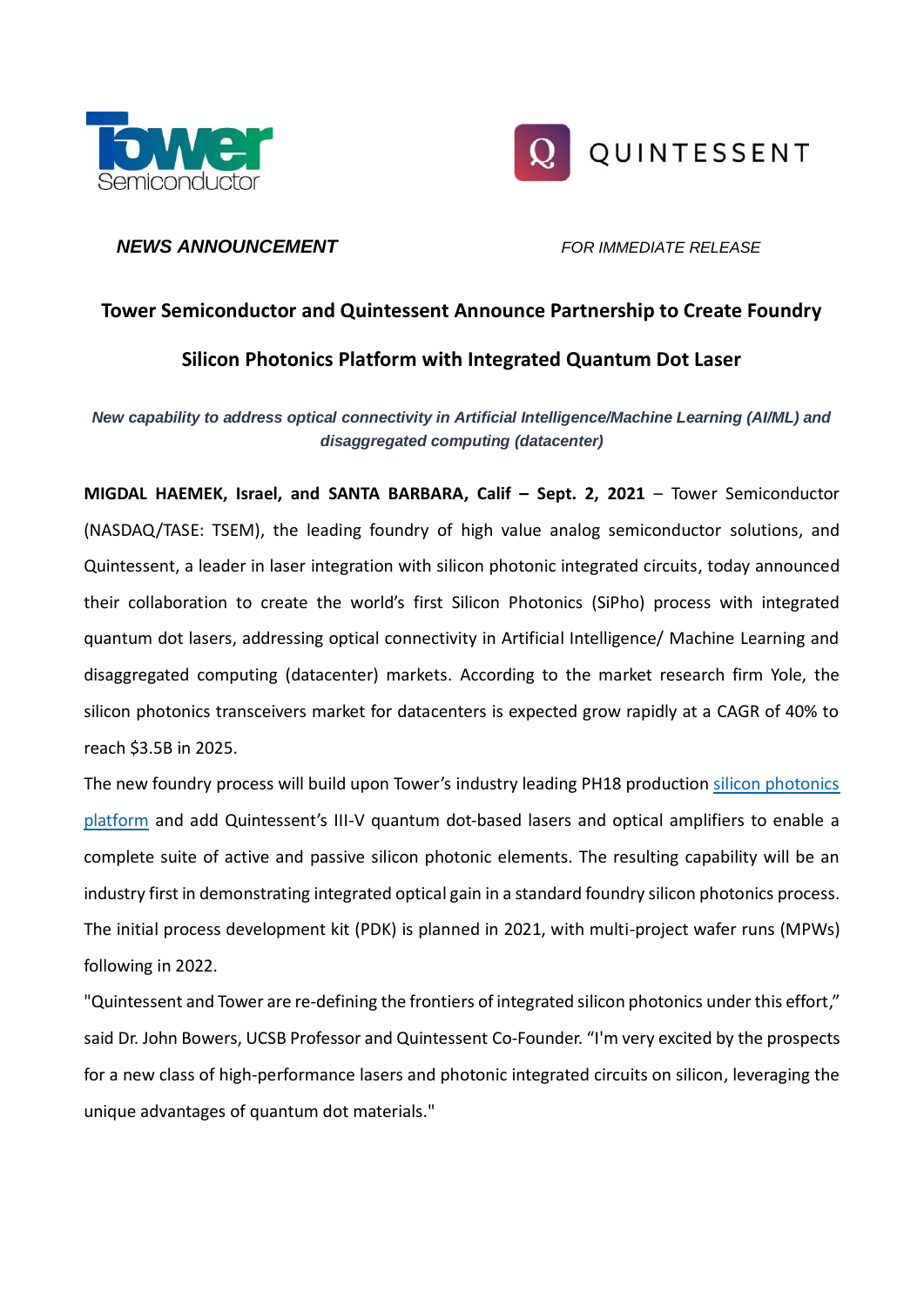The co-integration of lasers and amplifiers with silicon photonics at the circuit element level will improve overall power efficiency, eliminate traditional design constraints such as on-chip loss budgets, simplify packaging, and make possible new product architectures and functionalities. For example, a silicon photonic transceiver or sensor product with integrated lasers will be capable of complete selftest at the chip or wafer level. These advantages are further enhanced by employing semiconductor quantum-dots as the active optical gain media, which enables devices with greater reliability, lower noise, and the ability to operate efficiently at higher temperatures.

"Bringing the III-V laser diode within our silicon photonics platform will enable single chip photonic integrated circuit (PIC) design. This means that both III-V quantum dot amplifiers and lasers, and Tower's silicon photonics passive and active elements, will be delivered by a foundry through a single MPW chip run," said Dr. David Howard, Tower Semiconductor Executive Director and Fellow.

"We are pleased to combine our quantum dot gain functionality with Tower's proven silicon photonics process to enable a disruptive new capability. This platform has great potential to solve the connectivity bottleneck limiting AI training systems and disaggregated computing, among other applications," said Dr. Alan Liu, co-founder and CEO of Quintessent.

The augmented PH18 process is part of DARPA's Lasers for Universal Microscale Optical Systems (LUMOS) program, which aims to bring high-performance lasers to advanced photonics platforms, addressing commercial and defense applications.

For further information about Tower Semiconductor's Silicon Photonics platform, please visi[t here.](https://towersemi.com/technology/rf-and-hpa/silicon-photonics-rf/)

*Distribution Statement A - Approved for Public Release, Distribution Unlimited.*

## **About Quintessent**

Quintessent is a leader in laser integration with silicon photonic integrated circuits. Quintessent is developing disruptive connectivity solutions to unlock new scale-out pathways for AI/ML systems through innovations in silicon photonics and quantum dot lasers and amplifiers. Quintessent is a privately held company located in Santa Barbara, CA, and is a founding member of the CW-WDM MSA which seeks to standardize WDM multiwavelength light sources for emerging high-density co-packaged optics, optical computing, and AI. To learn more about Quintessent, please visit *[www.quintessent.com](http://www.quintessent.com/)* or contact info@quintessent.com